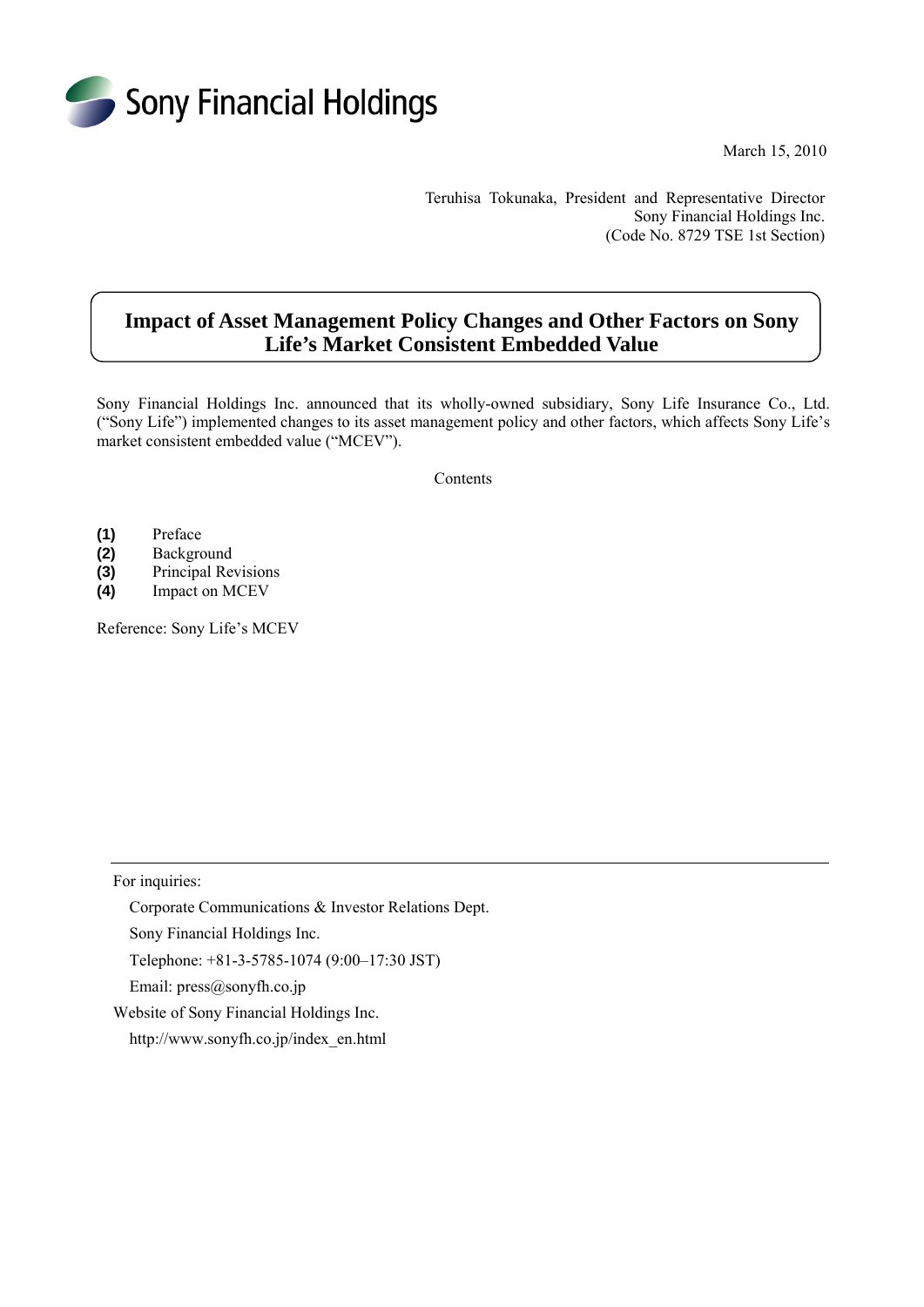### (1) Preface

Sony Life has mitigated the mismatch risk from the asset-liability duration gap<sup>1</sup> in line with its practice of risk management on an economic value basis.

 In accordance with the above practice, Sony Life has decided to change its asset management policy for interest rate-sensitive whole life insurance<sup>2</sup> and semi-participating insurance<sup>3</sup>. These products provide mechanisms that return interest gains as dividends to policyholders. In terms of the asset management for these products, the mitigation of the mismatch risk from the asset–liability duration gap is considered to be conducive to providing long-term, stable returns to policyholders. From this perspective, Sony Life has changed its policy and will make stable investments only in bonds from fiscal 2010, reflecting the change in its asset management policy to fit the corresponding liability characteristics by replacing all partial investments in stock and other risk assets with bonds.

 The above policy change will be reflected in the evaluation of MCEV as of March 31, 2010. Moreover, a partial change will be made to the assumptions in the calculation of third-sector products including medical and other insurance. We expect these changes to have a significant effect on Sony Life's MCEV. As MCEV is one important indicator of corporate value for the life insurance business, we will provide the following announcement outlining the details and amount affected.

1. Fluctuation risk of the difference between assets and liabilities (net assets on an economic value basis) arising from different interest rate sensitivities between assets and liabilities.

- 2. Type of insurance product in which the policyholder's insurance benefit increases in response to asset management performance.
- 3. Type of insurance product that pays out policyholder dividends every five years, in the event that investment profit on policy reserves and others are higher than expected.

### (2) Background

In terms of interest rate-sensitive whole life insurance and semi-participating insurance, Sony Life had mainly conducted bond-based asset management, but part of its assets had also been invested in risk assets, including stocks.

 Meanwhile, Sony Life has recognized it necessary to mitigate the mismatch risk from the asset–liability duration gap for ensuring financial health in its practice of risk management on an economic value basis from the previous fiscal year. Accordingly, Sony Life has increased its investment ratio of ultralong-term bonds and drastically reduced its holding ratio of stocks and other risk assets within the general account in an attempt to revise its asset portfolio. As a result, investment income primarily consists of interest income from bonds, and the volatility risk on the rate of return on the held assets has been mitigated by the reduction in risk assets.

 In terms of the invested assets for the above two products, Sony Life has regarded it necessary to mitigate the mismatch risk from the asset–liability duration gap for ensuring financial health. Sony Life also believes that continued investment in long-term bonds contributes to providing policyholders with stable returns over the long-term. Therefore, Sony Life has decided to change its asset management policy to invest in no stocks or other risk assets, but only in bonds from fiscal 2010.

 If a company's management policy changes or if it accumulates detailed data pertaining to its assumptions, including mortality rates, that company should reflect those changes by revising the assumptions it uses to calculate MCEV. In terms of the March 31, 2010, calculation of MCEV, in addition to incorporating the abovementioned asset management policy, Sony Life will change the assumptions of the calculation including mortality rates for third-sector products.

## (3) Principal Revisions

- Changes to asset management policy for interest rate-sensitive whole life insurance No investments will be made in stocks or other risk assets, but only in bonds from fiscal 2010, aiming at a stable asset management.
- Changes to asset management policy for semi-participating insurance From FY2010, Sony Life will invest in no stocks or other risk assets. Rather, the company will aim to achieve stable asset management by investing only in bonds. In accordance with this change, Sony Life changed its calculation method of dividends to policyholders from fiscal 2010, from its method of adding gains/losses on sale of securities to interest income and dividends as dividend resources, to a method of providing dividends based on interest income, which is unaffected by fluctuations in asset market value.
- Changes to mortality rates and other assumptions for third-sector products Sony Life will switch over to mortality rates based on its detailed data for third-sector products from those for first-sector products, which were focused on providing death protection insurance. Sony Life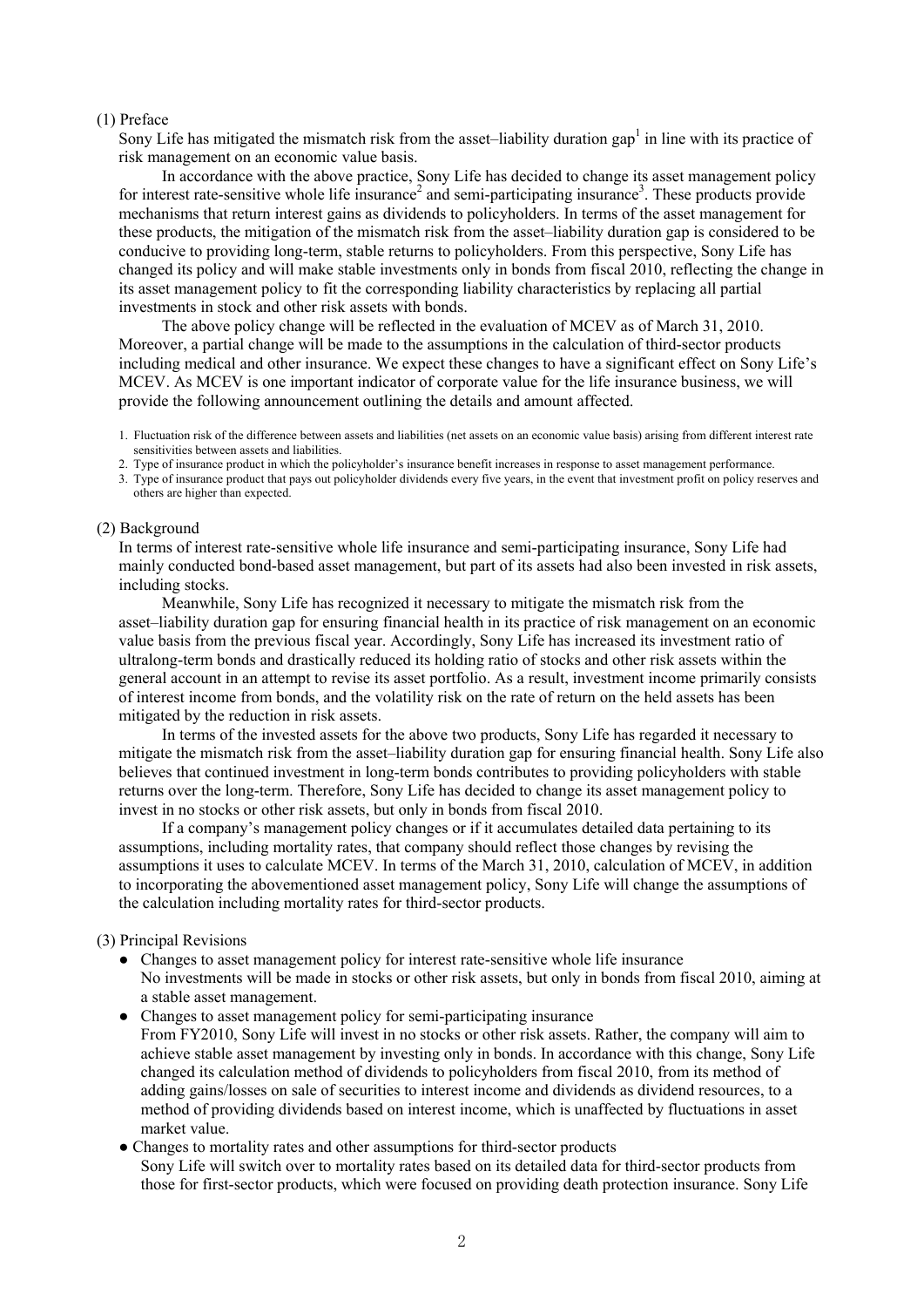will also revise certain assumptions, reflecting the real trend from its accumulated detailed data, including the negative impact on some products for which morbidity rates are confirmed to be worsening.

(4) Impact on MCEV

In terms of interest rate-sensitive whole life insurance and semi-participating insurance, Sony Life will be able to minimize the fluctuation risk on the held assets and volatility in policyholder dividends, by switching over to investing in bonds from risk assets in its asset portfolio, and providing returns to policyholders based on returns on bonds held. As a result, the MCEV subtractive component, time value of options and guarantees, is reduced, which results in an increase in MCEV and mitigates its fluctuations.

 In terms of mortality rates for third-sector products, Sony Life confirmed that third-sector products mortality rates are low, by comparing its accumulated data for third-sector products with those for first sector products. As a result of reflecting these changes, MCEV decreased as shown in the sensitivity data included in the *Disclosure of Market Consistent Embedded Value as of March 31, 2009,* on June 1, 2009. The worsening trend in morbidity rates within third-sector products will also decrease MCEV as the amount of future payouts is expected to increase.

The result of these calculations is as follows.

**Note:** Please keep in mind that the validity of these calculations has not been verified by outside specialists. MCEV as of March 31, 2010 calculated in accordance with the European Insurance CFO Forum Market Consistent Embedded Value Principles©<sup>4</sup> (MCEV principles) is scheduled to be announced at the end of May 2010.

| <b>Impact on MCEV</b>                                                  | (Billions of yen) |
|------------------------------------------------------------------------|-------------------|
| Reflection in asset management policy and dividend<br>policy           | 228.9             |
| Changes to assumptions in the calculation for<br>third-sector products | (41.3)            |
| Total                                                                  | 187.6             |
| Of which, new business value                                           | 19.2              |

The impact on MCEV has been calculated from the perspective of how much the reflection of changes in Sony Life's asset management policy and dividend policy, as well as its changes to the assumptions in the calculation for third-sector products, mentioned above, might affect MCEV as of March 31, 2009, calculated based on policies in force and market conditions, including interest swap rates as of March 31, 2009. Furthermore, this impact will be in a table showing "Reconciliation analysis from MCEV at the end of the prior year" in MCEV disclosure materials as of March 31, 2010.

 $\overline{a}$ 

<sup>4.</sup> Copyright © Stichting CFO Forum Foundation 2008